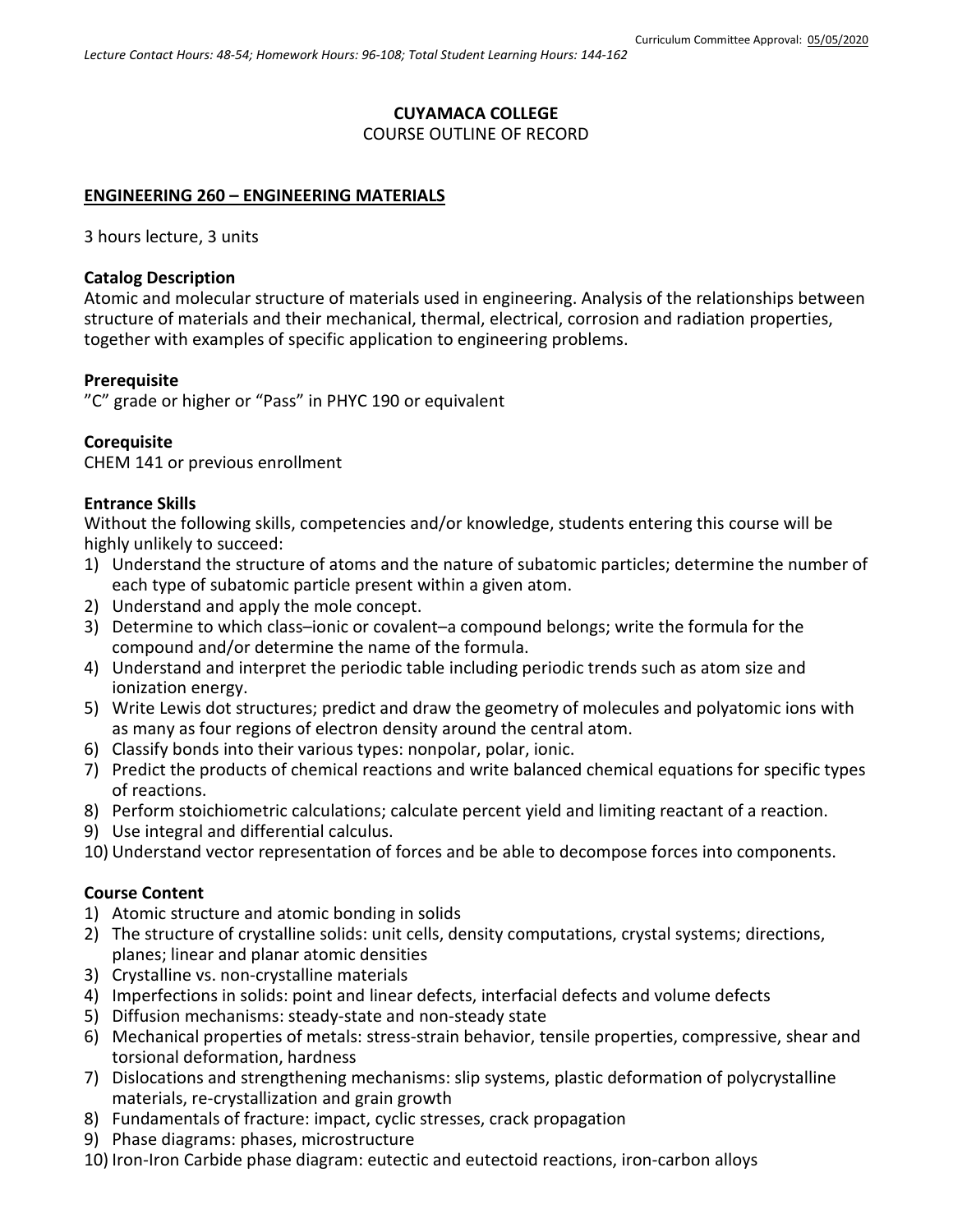- 11) Phase transformations in metals: continuous cooling transformation diagrams, mechanical behavior of Iron-Carbon alloys
- 12) Thermal processing of metal alloys
- 13) Metal alloys: fabrication methods
- 14) Structures and properties of ceramics
- 15) Polymer structures
- 16) Composites: particle-reinforced and fiber-reinforced
- 17) Corrosion and degradation of metals

# **Course Objectives**

Students will be able to:

- 1) Define and determine mechanical properties of materials including tensile strength, yield strength, hardness, stiffness, specific weight, melting temperature, toughness, hardenability. Apply these material properties to select the appropriate metal, ceramic, polymer, or composite material for a particular application.
- 2) Describe and explain the mechanisms for common mechanical and thermal processing techniques including strain hardening, case hardening, quenching, tempering, annealing, precipitation hardening. Describe and explain solid-solution strengthening. Describe industrial processes that employ these techniques (e.g., forging, drawing, annealing) and specify a series of processes to achieve desired mechanical properties in a metal.
- 3) Describe and explain various mechanisms for material failure, including ductile and brittle fracture, fatigue, and creep.
- 4) Relate macroscopic properties of materials such as melting temperature, modulus of elasticity, strength, electrical and thermal conductivities to the type and characteristics of their interatomic/intermolecular bonds.
- 5) Compare crystalline to noncrystalline materials. Sketch unit cells for face-centered cubic (FCC), body-centered cubic (BCC), and hexagonal close-packed (HCP) crystal structures. Compute material density using the unit cell concept. Specify directions and planes in FCC, BCC, and HCP structures and use them to explain the mechanism of plastic deformation in crystals.
- 6) Compute weight and atom percentages of the components of an alloy.
- 7) Explain edge and screw dislocations, how they are generated, and their role in strengthening metals.
- 8) Explain the mechanisms of solid-state diffusion, and apply Fick's first and second laws to compute the concentration of solute atoms as functions of diffusion distance, time, and temperature.
- 9) Explain the concepts of phase and microstructure in the context of a phase diagram. Apply the lever rule to compute relative abundance of the phases present. Use a phase diagram to predict the development of microstructure in equilibrium cooling. In particular, apply these techniques to eutectic alloys and to the iron-carbon system.
- 10) Explain phase transformation kinetics and use the concept to develop the isothermal transformation diagram for an iron-carbon alloy. Use the isothermal transformation diagram to predict the microstructure developed for a given cooling rate. Predict the mechanical properties in terms of microstructure.
- 11) Predict ceramic crystal structure from ionic charges and size ratios. Compare the mechanical properties of ceramics to those of metals and explain various ceramic applications and processing techniques.
- 12) Describe the mer structure, basic properties and basic processing techniques of some of the chemically simple polymers, both thermoplastic and thermosetting.
- 13) Explain the function of particle- and fiber-reinforced composite materials, and predict the mechanical properties of simple composite materials. List common composite materials and give examples of their applications.
- 14) Compare and describe the deteriorative (corrosive) mechanism for metals and ceramic materials and the degration behavior of polymers.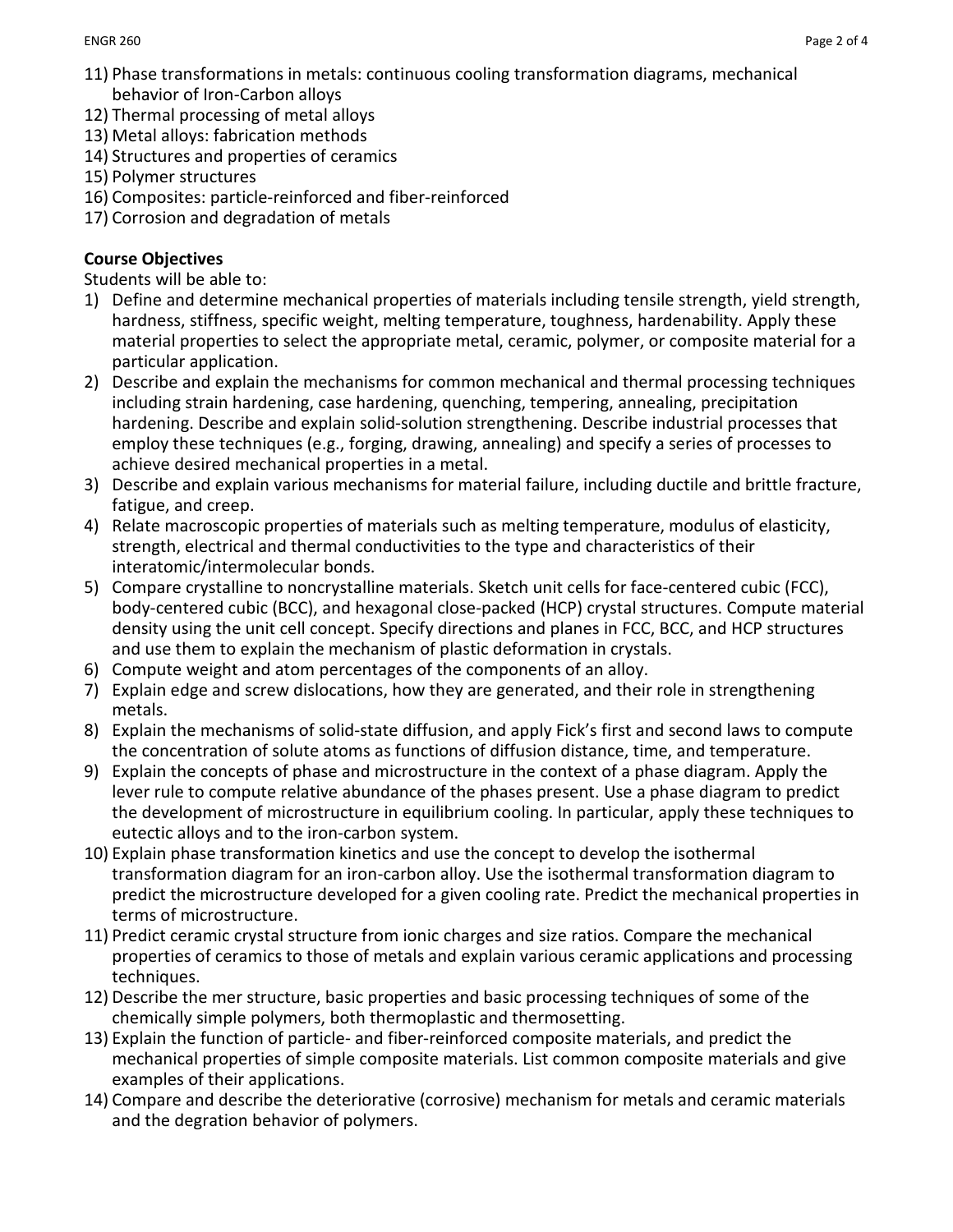# **Method of Evaluation**

A grading system will be established by the instructor and implemented uniformly. Grades will be based on demonstrated proficiency in subject matter determined by multiple measurements for evaluation, one of which must be essay exams, skills demonstration or, where appropriate, the symbol system.

- 1) Classroom assessment tools, including reading quizzes, concept quizzes, attention quizzes, muddiest point questions, and one-minute papers, that measure students' ability to apply concepts just discussed in class. An example would be a multiple choice question answered using an audience response system in which students determine the number of atoms in a body-centered cubic unit cell, after a presentation in which the number of atoms is computed in a face-centered cubic unit cell.
- 2) Homework that requires students to interact with the course material outside the classroom to evaluate their ability to extend the classroom and reading experience to novel situations. Question types include word problems requiring calculations and analysis of graphical data, short answer questions, and essay questions. An example would be a problem in which students would propose a series of hot and cold-rolling operations on a brass bar that will result in a 50% reduction in thickness with a final tensile strength of at least 400 MPa and a final ductility of at least 20%, supporting their ideas with calculations and graphical data.
- 3) Periodic quizzes and midterm examinations to evaluate student learning and retention of the material on the time scale of weeks. Question types include word problems requiring calculations and analysis of graphical data, short answer questions, and essay questions. An example would be a problem in which students would propose a series of hot and cold-rolling operations on a brass bar that will result in a 50% reduction in thickness with a final tensile strength of at least 400 MPa and a final ductility of at least 20%, supporting their ideas with calculations and graphical data.
- 4) Final examination to evaluate students' ability to integrate the course material as a whole and to assess overall retention of the material. Question types include word problems requiring calculations and analysis of graphical data, short answer questions, and essay questions. An example would be a problem in which students would propose a series of hot and cold-rolling operations on a brass bar that will result in a 50% reduction in thickness with a final tensile strength of at least 400 MPa and a final ductility of at least 20%, supporting their ideas with calculations and graphical data.

### **Special Materials Required of Student**

Scientific graphical calculator

### **Minimum Instructional Facilities**

Smart classroom

### **Method of Instruction**

- 1) Lecture and discussion
- 2) Group problem-solving
- 3) Homework

### **Out-of-Class Assignments**

- 1) Homework including reading and writing assignments
- 2) Group projects

### **Texts and References**

- 1) Required (representative example): Callister, William and David Rethwisch. *Materials Science and Engineering, An Introduction*. 10th edition. Wiley, 2018.
- 2) Supplemental: None